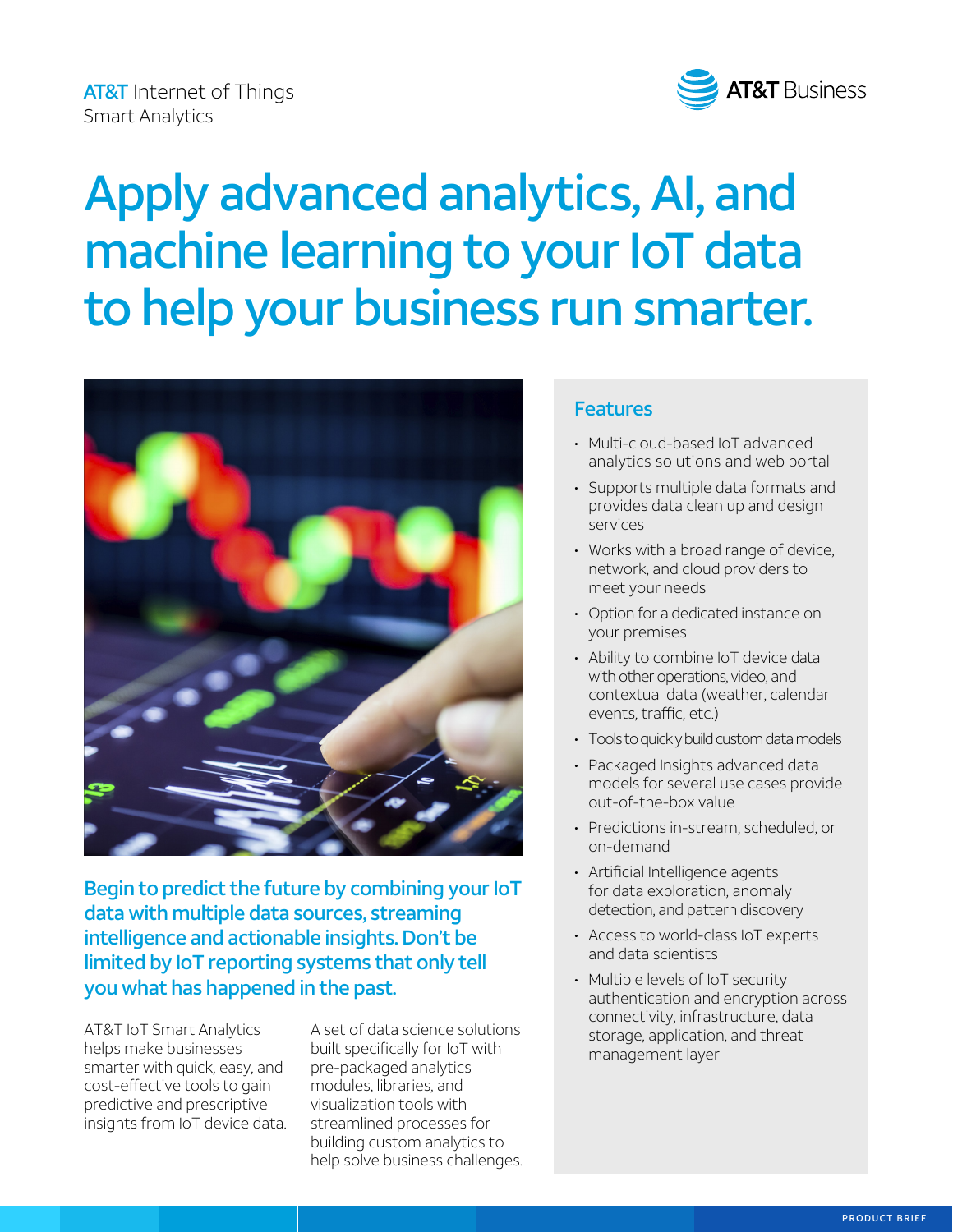

#### The Solution Environment Other data sources AT&T IoT Smart Analytics Data science tools Packaged AT&T DataFlow insights IoT platforms **AT&T** DataFlo platform Actionable Capacity and utilization forecasting insights Anomaly detection Time series production User IoT device  $\overline{5}$ data applications Digital twin Event explorer Asset health and diagnostics

## Unlock the full value from your IoT device data

Let AT&T help you maximize the value of your IoT data with a pre-built solution to reduce implementation complexity and solve for common challenges with data sources and data science expertise. AT&T IoT Smart Analytics analyzes and interprets the information from IoT devices to predict business changes that can be made to drive better efficiencies.

IoT data is combined with your supply chain, logistics, sales, or other data sources to produce new actionable insights to optimize processes. The data collected is properly organized to enable greater Machine Learning (ML) and Artificial Intelligence (AI) insights in the future. Choose to self-service and build custom data models on your own or get out of the box value from Packaged Insights turn-key data models. IoT devices can be located worldwide with actionable insights delivered directly to decision makers.

| Pre-built and<br><b>Custom Insights</b>                                                                                                                                                                | <b>Advanced Data Expertise</b>                                                                                                                                                        | <b>Integrated End to End</b><br>Solution                                                                                                                                            |
|--------------------------------------------------------------------------------------------------------------------------------------------------------------------------------------------------------|---------------------------------------------------------------------------------------------------------------------------------------------------------------------------------------|-------------------------------------------------------------------------------------------------------------------------------------------------------------------------------------|
| Help accelerate results, reduce<br>implementation complexity, and<br>get actionable insights faster by<br>using pre-built models, libraries,<br>and Packaged Insights designed<br>specifically for IoT | Utilizes leading data expertise<br>to extract actionable insights<br>from various forms of info<br>and enrich IoT data by combining<br>it with other internal and<br>external sources | Transform manual processes<br>into automated ones. Employees<br>receive the insights on actions<br>they need to take right within<br>the business applications they<br>already use. |
|                                                                                                                                                                                                        |                                                                                                                                                                                       |                                                                                                                                                                                     |